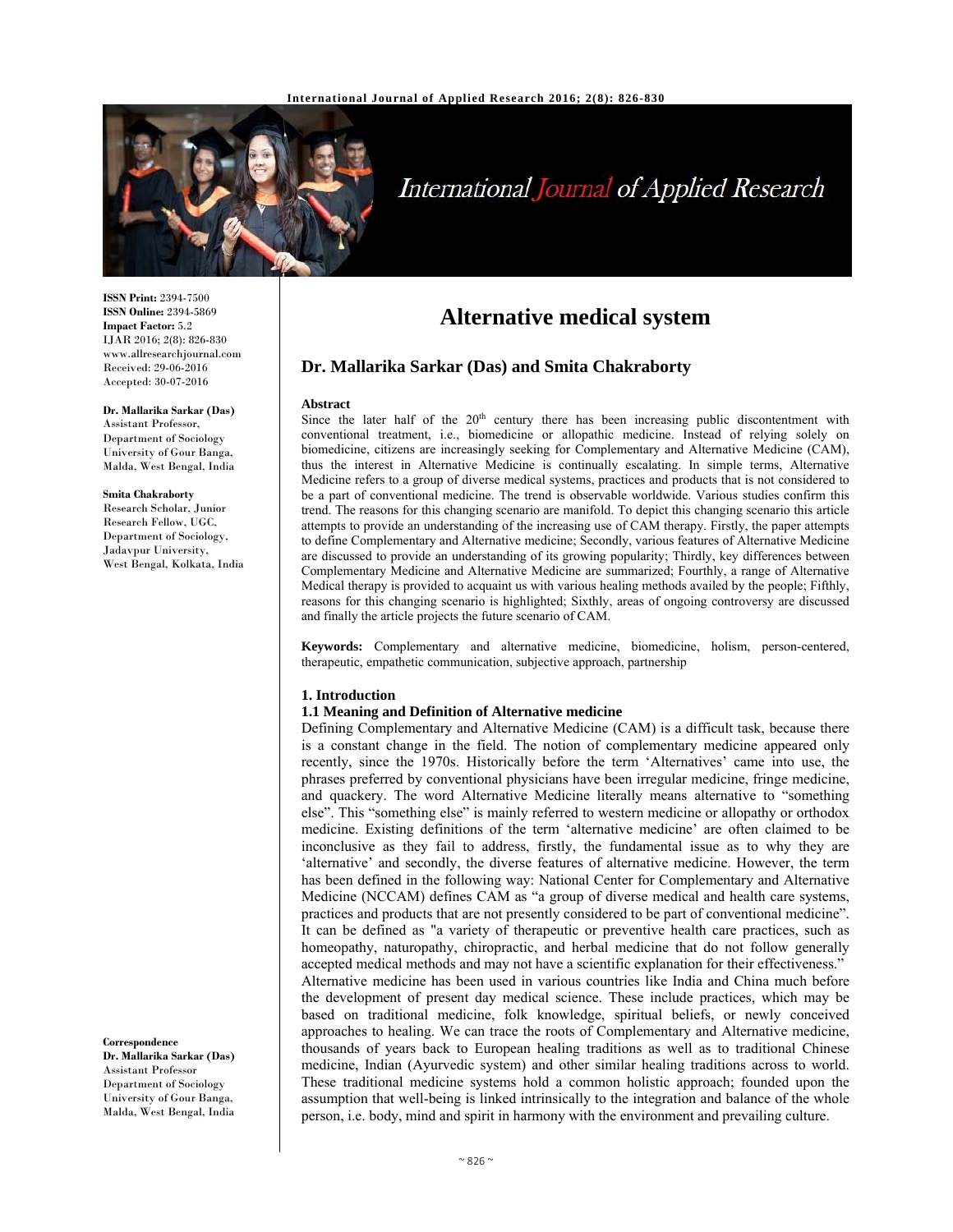According to World Health Organization, (WHO), the terms "complementary medicine" or "alternative medicine" are used inter-changeably with traditional medicine in some countries. They refer to a broad set of health care practices that are not part of that country's own tradition and are not integrated into the dominant health care system. According to the works of Eskinazi, alternative medicines may be defined as an extensive set of healthcare practices that are not directly integrated into the dominant healthcare model, as they pose challenges to wide-ranging beliefs of the society as well as the integrated practices (i.e. cultural, economic, scientific, medical and educational).

According to Dr. S K Pal, in his article complementary and alternative medicine: an overview, Complementary and alternative medicine (CAM) refers to a broad range of healing philosophies, approaches and therapies that exist largely outside the institutions where conventional health care is taught and provided. Cochrane Complementary Medicine Field, defines 'complementary and alternative medicine' as a broad domain of healing resources that encompasses all health systems, modalities, practices and their accompanying theories and beliefs, other than those intrinsic to the politically dominant health system of a particular society or culture in a given historical period. Complementary and Alternative medicine includes all such practices and ideas defined by their users as preventing or treating illness or promoting health and well-being.

#### **2. Features of alternative medicine**

The term Alternative Medicine means any form of medicine that is outside the main stream of western medicine. There are various features of Alternative Medicine. The features are as follows:

- **a) Holism:** The philosophy reflected in Complementary and Alternative Medicine is based on 'holism' or 'whole person approach'. It considers the health of a person as well – being, in its physical, mental, social and spiritual domain whereas modern medicine treats the body as a machine i.e. main emphasis is laid upon the physical aspects of life. Holistic approaches focus on the whole individual person rather than just diseased part of the body. Patients take an active role in the diagnosis and management of his/her illness. In this approach, health is defined as a state of physical well-being, mental alertness, socially adjusted, and spiritually developed and therefore holistic therapy aims to restore the harmony of body, mind and spirit. The unique feature of CAM therapy is that it addresses spirituality and the meaning of suffering directly unlike the conventional treatment.
- **b) Lifestyle:** Most of the systems under alternative medicine stress upon the maintenance of health by following healthy life styles i.e. they stress upon proper diet, exercise, human relations, sexuality, positive attitudes, clean environment, moral and spiritual values etc. All major CAM systems make these areas primary in disease treatment. Thus preventive and promotive aspects of health are given its due importance. The person is made conscious to maintain his total health.
- **c) Health as a dynamic state:** CAM therapy views health in its dynamic state rather than a static body. This dynamic definition of health focuses on resilience, or the capacity to cope against the challenges. This condition is described by the concept 'homeostasis, a self-regulating

process by which biological systems maintain stability while adjusting to changing conditions.

- **d) Healing:** CAM treatments are mainly directed towards strengthening the resilience, resistance and immune system of the individual concerned thereby reducing the susceptibility to illness. CAM therapy intends to heal a patient from within, fostering both care and cure and can be used complementary to conventional treatment, which is more disease focused. Alternative medicine addresses all kinds of disease.
- **e) Person-centered:** The individualized approach of CAM therapy, focus on treating the person rather than the condition and thereby the therapy vary to suit individual needs. It is a person-centered healthcare.
- **f) Health, stress and coping:** CAM treatment is concerned with the relationship between health, stress and coping. It focuses on factors that support human health and wellbeing, rather than on factors causing illness. The ultimate objective of the approach is to highlight the essential prerequisites for maintaining wellbeing and health and explores the reasons as to why some people stay healthy while others don't. This approach, central to CAM therapy, is not a common feature in biomedical realm.
- **g) Relationship of mutuality:** A positive therapeutic relationship between the patient and healthcare provider is another important feature of alternative medicine. People value the essential aspects central to CAM therapy such as empathetic communication, patient as an active participant in decision making about their treatment options, holistic approach and person-centered healthcare, and explanatory framework to deal with health and illness in consonance with the patient's needs, values, ethics, worldview and their own perception about health and illness.
- **h) Self-care and Patient Empowerment:** The concept of self-care, an important feature of CAM therapy requires an understanding of one's physical, mental and emotional state and the ability to take corrective action when required. Staying healthy therefore requires personal responsibility and involvement. When the patient develops this self-awareness and the knowledge to maintain health, he is empowered in truest sense. In this way, he is an active participant, the patient and healthcare professional act as partners.

The sum total of above reasoning has produced a positive faith in alternative medicine among the people. Thus, these are the various features of alternative medicines.

#### **3. Differences between alternative medicines and complementary medicines**

According to Arthritis Research, UK, (CAM) Complementary and alternative medicine comprises of various factors, such as:

- a) It tends to be holistic and includes therapies from various historical and cultural backgrounds
- b) It often needs the patient to take an active part in their own treatment with lifestyle changes (e.g. diet, exercise, meditation)
- c) It features therapies that are diverse in nature and origins. The ways in which these therapies are thought to work are also diverse, although many are based on the idea of enabling your body's ability to heal itself.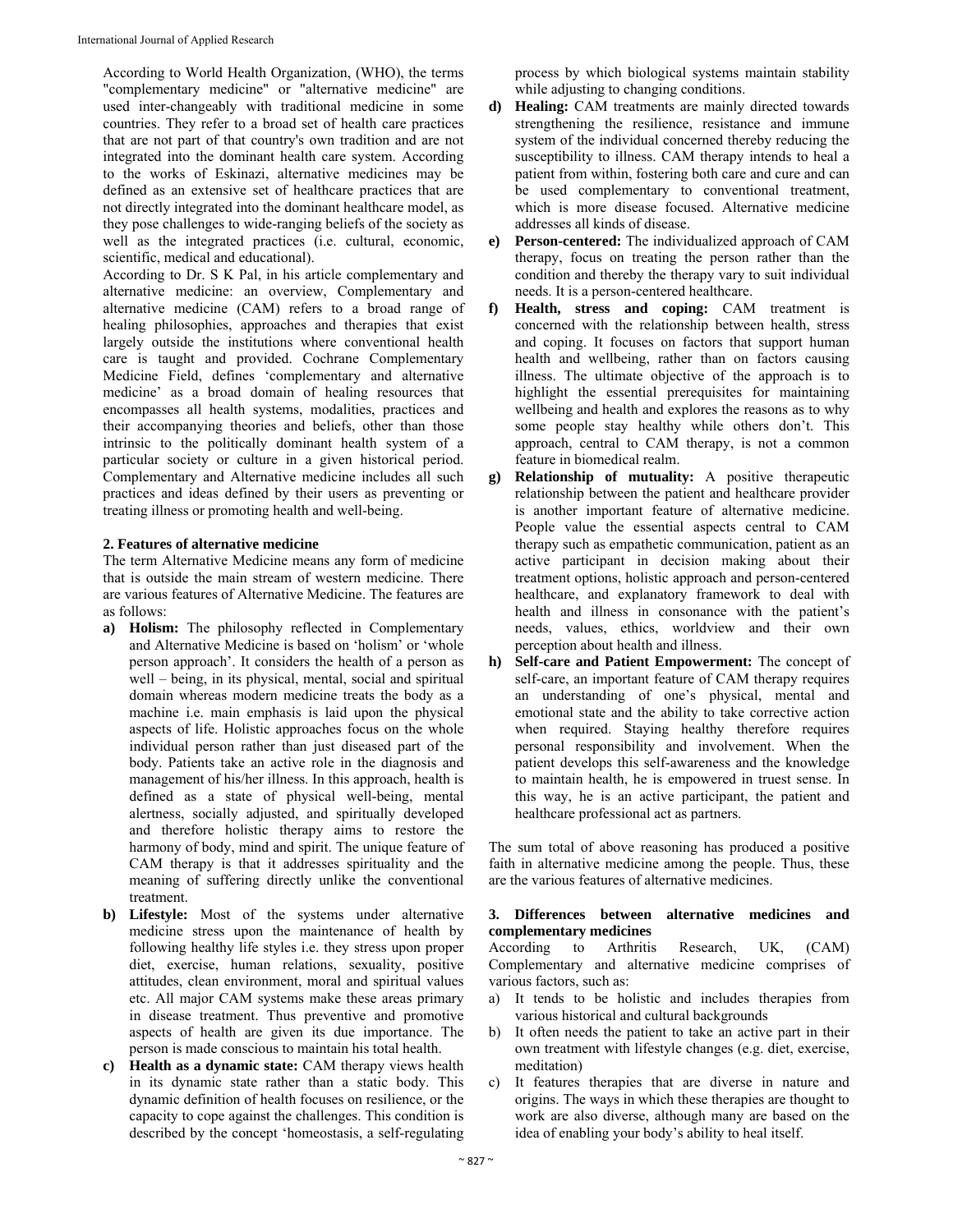On the other hand, Conventional medicine also comprises of various factors such as:

- a) It mainly focuses on understanding and correcting the underlying problems that are causing the symptoms within the patients.
- b) It is often criticized for treating the patient's condition and not the patient as a person. It expects the patient to accept the diagnosis and treatment
- c) It does not recognize the importance of the patient's involvement and choice in their treatment.

Though the terms 'Alternative' medicine and 'Complementary' medicine are used interchangeably, there is difference between the two terms. One can differentiate between Alternative medicine and Complementary medicine by stating that Alternative medicines implies those treatments which a person uses instead of the conventional treatments known to them, while, complementary medicine implies the medicine that are used along with the conventional treatment. These non-mainstream health care practices can also be associated with the concept of integrative medicine, (or integrative health care), which combines both the mainstream medical therapies as well as complementary and alternative medicine. Many a times the people who suffer from cancer are provided with integrative health care approaches. The integrative health care approaches includes either providing the service of acupuncture or meditation or even yoga to help manage symptoms as well as the effect of the bio-medicines that are applied to the individuals for the cure of their disease. These cancer patients also undergo conventional treatments such as chemotherapy. Thus, CAM and AM are different from each other.

#### **4. Range of alternative medical systems**

There are ranges of alternative medical systems in the present century. The various alternative medical systems present in the society are as follows:

- **a) Aromatherapy:** It treats an individual's inner state of mind. In many occasions, it helps the people to regain their normal mental condition and helps them to lead a better life ahead. It uses natural materials from the plants as well as a few aromatic oils or other aroma filled compounds. It's prime objective is to change the mood of the individual and thereby lead to both psychological and physical wellbeing.
- **b) Acupressure:** It is a type of alternative medicine in which the healer treats the symptoms by applying pressure with their fingers to the specific pressure points that are present in the human body. This process is said to reduce the stress level of the people, diminishes menstrual cramps, arthritis as well as other aches in the human body.
- **c) Acupuncture:** It is another measure of treating pain/ disease by inserting the needle points at strategic points of the human body. It controls the flow of the vital energies within the body as restores a positive and healthy energy balance after the treatment procedure is over. It is popular in treating acute diseases among children as well as adults.
- **d) Astrology:** It is the study of the position of planets by which it assumes and attempts to interpret the positive/negative influence of the heavenly bodies into

the life of the individuals. It is believed by throng of individuals to promote positive result.

- **e) Ayurveda**: It is the traditional form of healing. It developed around 5000 years ago. It is referred to as the "Mother of all Healing". It puts an emphasis on the anticipation and encouragement for the healthy preservation of one's life by following a balanced lifestyle in accordance with a proper diet.
- **f) Auricular Therapy**: The practice of this therapy can be found in the ancient Egyptian writings which states that pain of a person can be reduced if the healer stimulates specific points on the ear of the patient. On many occasions, massaging as well as palpating specific points in the ear can also reduce physical pain of a patient.
- **g) Auto-Urine Therapy**: This practice is mainly associated with the Hindu system of Yoga. It makes the patients to use their own urine as food and medicine as it is believed to promote restorative healing agent. It also acts as a booster in the immunity system of mankind.
- **h) Bach Flower Remedies:** This is another practice of healing through the medium of using herbals. It is one kind of floral remedy, which is believed to change the patterns of disharmony within a person, as well as changes his emotional state of mind.
- **i) Chromo therapy**: It is also known as colour therapy. In this, the uses of colours are essential to bring about healing effects among the human beings.
- **j) Chinese Medicine:** The Oriental medical practitioners practice it. The healers are trained in using traditional as well as modern therapeutic methods like acupuncture, massage, heat therapy, nutritional guidance and so on. These methods helps the patients to be treated from a variety of diseases which are many a times acute in nature.
- **k) Chiropractic:** The spinal cord is the prime element in the human body and the practitioners of chiropractic believes that diseases strike a person due to less care taken of the spine. Trauma or mental pressure of an individual affects the backbone, which thereby creates further pain in the body. Most of the time, people do not know the right posture to sit, which thereby leads to misalignment of the spinal cord and thus inevitably leads to health problems in the future.
- **l) Counseling:** It is one form of psychotherapy, which deals with one to one individual. The counselors deals with depression, stress, addiction as well as other emotional ailments of the individuals. There are many other therapists who uses processes like ritual healing, energy healing, in order to treat the people out of their pathologies.
- **m) Cupping:** This is a traditional Chinese medical technique. It applies suction to the ailing part of the body by using ceramic glasses (or even bamboo cups) in order to increase the regional blood circulation. This is one of the most traditional unique ways of healing the people. Recently, this process became famous during the Rio Olympics when players body displayed that they used the traditional method of cupping in order to increase the regional blood circulation, thereby promoting healing.
- **n) Dance/Movement Therapies:** It is one of the most expressive healing methods that are used by a large number of people. It acts as a therapeutic tool as it leads to the both personal expression as well as psychological/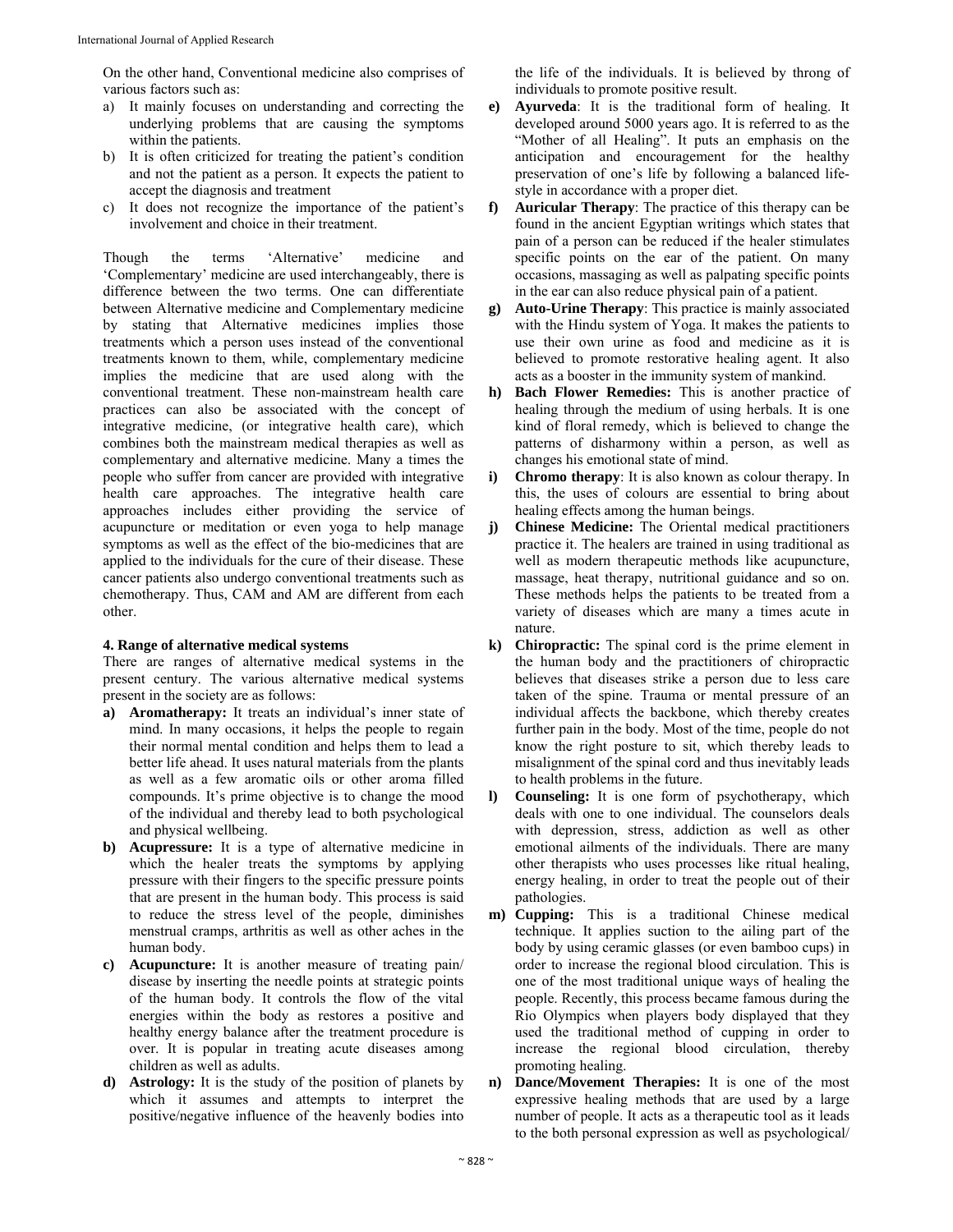/emotional healing. In the recent era, many NGO's are coming up with this therapy as a part of their project to heal the sex workers across the globe.

**o) Feng Shui:** Again it is another ancient Chinese practice of arranging the home or work environment of the people to promote health, prosperity as well as positive feelings in the house.

Other than these alternative medical systems, there are other varieties of alternative medical systems, which play a major role in healing the people of different societies. Therefore, these alternate healing practices do play a major role in the lives of the individuals.

## **5. Importance of Alternative Medicines**

The reliance on biomedicine is changing in the present scenario. Since the latter half of the  $20<sup>th</sup>$  century, there has been increasing public discontentment with western medicine. Instead of depending solely on allopathic medicine, citizens are increasingly seeking for alternative and complementary methods for healing and thus the interest in alternatives is continuously rising. In today's society, we find a resurgence of natural healing methods.

Several studies reported various reasons as to why people use complementary and alternative medicine. As opined by Eurocam 2020 in their booklet, "The Contribution of Complementary and Alternative Medicine to Sustainable Healthcare in Europe", the motivations revealed generally fall into two main categories: so called 'pull' factors, that focus on the perceived positive effects of Complementary and Alternative medicine and 'push' factors that focus on the perceived negative aspects of conventional medicine.

Among the 'pull' factors, there is often a desire for the patients to take a more proactive role in the caring of one's own health. People expect and value aspects of treatment that provide a partnership in healthcare, in which healthcare needs of individual patients are fully acknowledged unlike the paternalistic model, embedded in seeking biomedical treatment characterized by high physician control and low patient control. Citizens value aspects of treatment, which provide empowerment, i.e., decision making, and a more holistic view of health and healing. For this reason, they opt for alternative and complementary methods. Secondly, patients value an approach that encourages their personal freedom, freedom to choose their own therapies, their doctors and practitioners, compatible with their needs, values, ethics, world-view, and their perception of the meaning of health and disease. Patients value the aspects of treatment where they can actively involve as equal partners in the consultation. They wish to consult caring healthcare professionals who understand them as whole human being, catering to the healthcare needs of individual patients.

The most common 'push' factors reported by Complementary and Alternative consumers are: firstly, dissatisfaction with aspects of conventional medicine because of their side effects, secondly, ineffective treatment in the case of chronic diseases; In many cases the specific cause of a disease is not known. Medical approaches do not work well under these conditions as they fail to provide supportive care, which the people otherwise find in seeking CAM. Thirdly, negative aspects of the doctor-patient relationship; perceived to be 'top-down' rather than collaborative. Biomedicine is often criticized for an objective approach. A subjective approach, often collaborative,

embedded in CAM in some cases proves to be a better healing method. Fourthly, an over-emphasis on symptoms to the utter disregard of the holistic overview of health and disease is another factor. Finally and the most important, the escalating costs of conventional healthcare coupled with a range of unmet needs like emotional, nutritional, financial, spiritual needs motivates the people to use alternative therapy.

#### **6. Factors posing Challenges to Integration of Alternative medicine**

There are several factors by which the system of alternate medicine is at stake at the modern century. The challenges to alternate medical system can be categorized under three main headings.

**6.1 Firstly, Political Factors:** Healthcare system and politics are interwoven with each other since the conventional time period. It's relationship is much complex in nature. Keeping healthy citizen within one's nation is each leader's responsibility. Though new health care centers are sprawling up in the nook and corner of each country in the world, for example, the Patanjali Yogpeeth, Haridwar. Theorists and researchers have also noted that the governments are also coming up with centers, which are promoting alternative medicines to the people. It is noted in the political sector that economic boom is taking place as people are largely going in to the treatments served by alternative medicine. For example, in the People's Republic of China, the Chinese Administration of Traditional Chinese Medicine (TCM) is under the authority of the Chinese Ministry of Health. National Centre for Complementary and Alternative Medicine (NCCAM) was established at the National Institute of Health, USA in the 1990s to independently develop and support research on Complementary and Alternative Medicine.

**6.2 Secondly, Economic Factors:** Promotion for anything in the market needs money. Similarly, promotions for the wide popularity of alternative medical practices need a large amount of economic base. There are many countries where these alternative medical practices are not promoted at all as they do not contribute to the economy of the nation. Different classes of people, many a times, have different notion on the use of alternative medicines (AM), such as many higher class people are of the notion that AM are to be used by those who are economically backward and cannot afford to go in for modern technocratic bio-medical practices. In countries like Peru, the government's interest in traditional medicine began mostly in the context of providing affordable healthcare for indigenous populations, for example, in the Amazon basin where most people are too poor to afford costly Western medicine, and too remote to have access to it. In the modern century, these alternate medicines are turning to be alternate "products" to provide for healing of the people. Thus, the healthcare system is now developing itself and turning out to be the "healthcare industry" which is promoting the traditional indigenous practices of treating people. It is due to this particular reason that health related tourisms to different countries are also promoted by the nations. This kind of tourism among the nations acts as an impetus to substantial financial growth.